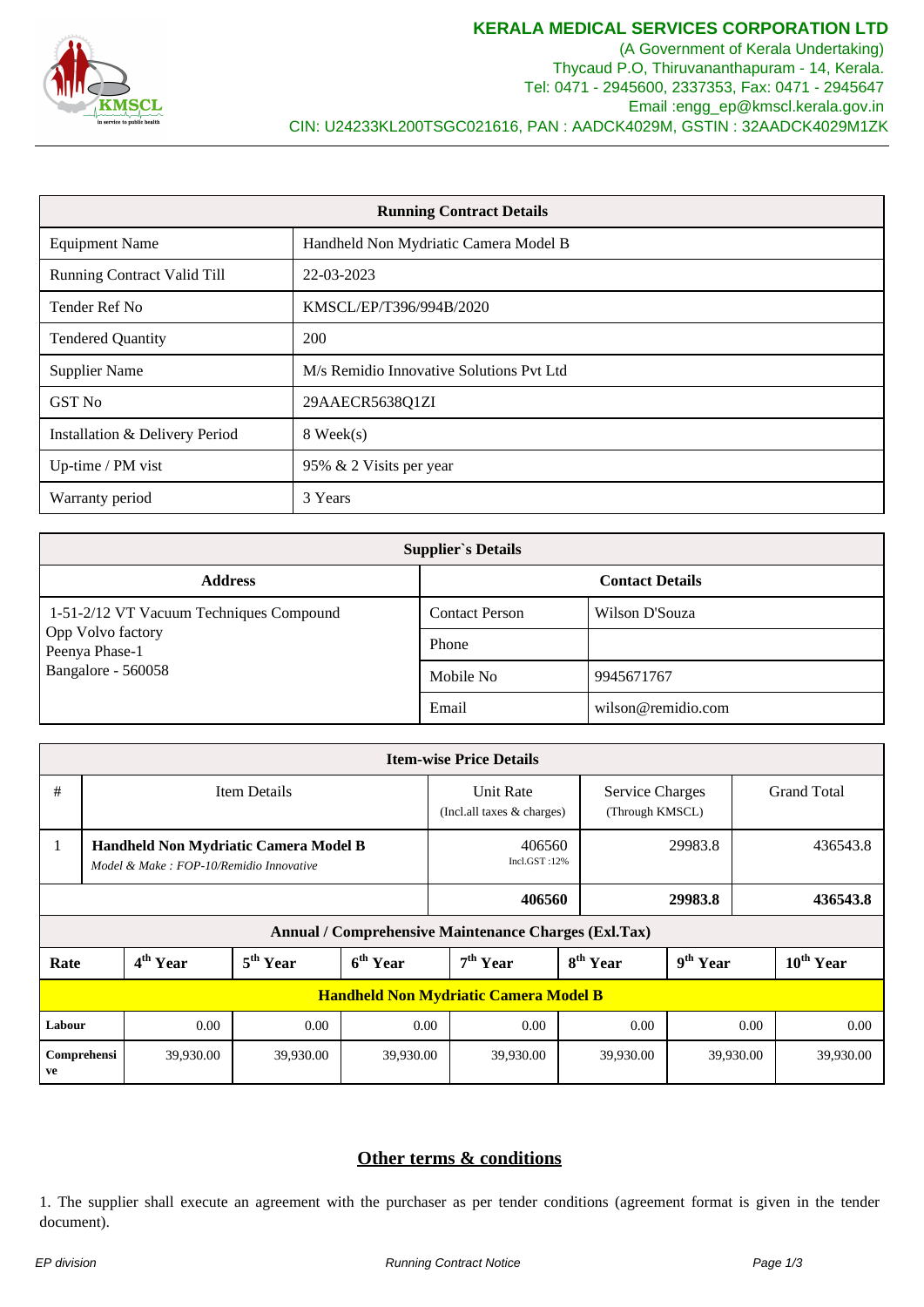2. The supplier shall submit performance security amounting to 5% of the value of the supply order.

3. The labour & comprehensive charges of equipment after the completion of warranty period is finalized by KMSCL as mentioned above.

4. Since discount rate is not applicable for equipment under Running Contract of KMSCL, purchase/supply order can be issued directly to supplier at the given rate with tax & other charges (exclusive of KMSCL service charges).

5. If purchase/supply order is issued directly to the supplier, KMSCL service charge need not be paid. But the copy of the said order may be forwarded to KMSCL for information.

## **Technical Specification**

## **Equipment :Handheld Non Mydriatic Camera Model B**

## **Item Name:Handheld Non Mydriatic Camera Model B**

- 1. Imaging Modalities: Mydriatic and Non Mydriatic Imaging
- 2. Observation Modality: Can be used as a Direct Ophthalmoscope with at least 35 deg Field in a single view, without the camera in mydriatic mode
- 3. Photography Modes: Color, Red Free and Infrared Imaging
- 4. Focusing Mechanism: Auto-Focus & Manual Focus Wheel, ability to disable auto focus on App/ Software
- 5. Field of View: At least 40 degrees
- 6. Optical Magnification: 12X
- 7. Diopter magnification Range: -30D to +30D
- 8. Working Distance: 33 mm
- 9. Light Sources:
- a. Mydriatic mode: Cool white LED
- b. Non- mydriatic mode: Infra-Red and Cool White LED
- 1. Levels of Illumination: ISO15004 safety assured illumination levels controllable through software
- 2. Regulatory Certifications : CE, IEC6060-1, IEC6060-2, IEC 62304, IEC62133

ISO15004-1-2, ISO10940, USFDA 510K

- 3. AC power adaptor: 9V, 2A external CE marked medical-grade adaptor
- 4. Camera & Display Interface: Smartphone Camera with integrated smartphone-based touch display
- 5. Camera Resolution: Equal or greater than 80 lp/mm at imaging plane traceable to ISO10940 with at least 8 MP pixel resolution
- 6. Form & Construction: Fixed smartphone holder fixed to optical interface
- 7. Weight & Dimension (WXDXH):1.5 Kg & 68 X 248 X 234 mm
- 8. Battery & Back up: 7.4 V, at least 1400 mAh Li-ion rechargeable battery
- 9. Environmental:
- a. Operating Temperature 0 degree Celsius to 40 degrees Celsius
- b. Relative humidity 10% to 95%
- 1. Acquisition Software: iOS Operating System based, with built in Patient Management Software covering Patient Name, ID, Age, DOB, Hospital Name, Doctor name, Address fields, ISO, focus, zoom, LED intensity controls, manual focusing on LIVE View, color and IR photo acquisition mode
- 2. Image Processing Software: RGB controls, Monochrome, Picture Effects, Annotation based on touch and/or stylus, brightness, contrast sliders, choose images and print to PDF on a smartphone app, Wi-Fi Direct printing support
- 3. Montage Software: Automated montage software on the smartphone.
- 4. Connectivity Options: Bluetooth, Wi-Fi, SIM slot with pre-loaded smartphone apps using these connectivity features, HIPAA compliant cloud sync
- 5. Illumination technology: Annular Illumination technology with black absorber to eliminate corneal reflexes
- 6. Device Clinical Validation: Technology validated in 7 segments ETDRS study
- 7. Mountable chin rest should be provided
- 8. Hands-on user training should be provided apart of installation
- 9. Mounding Table should be provided at site.